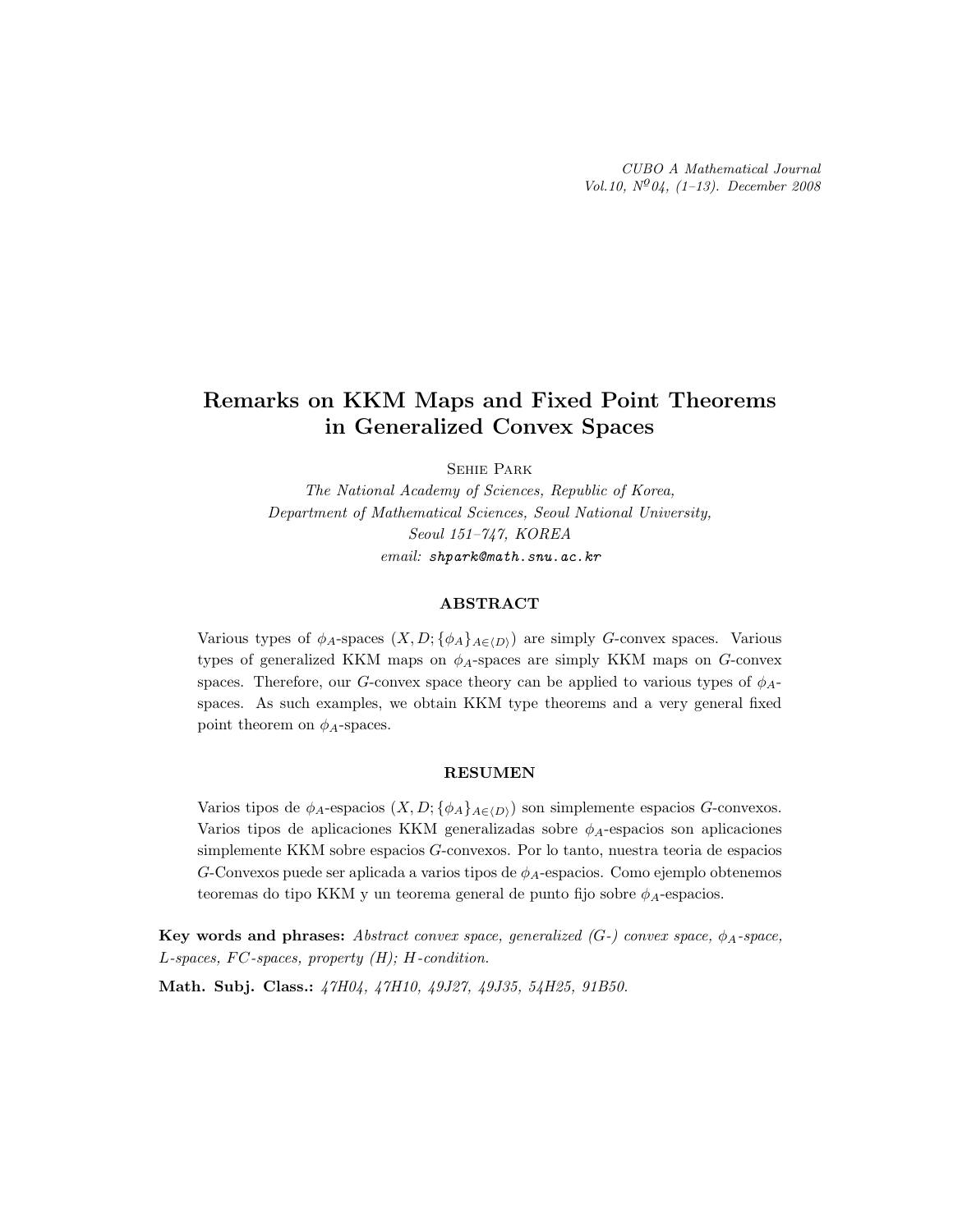# 1 Introduction

The KKM theory, first called by the author, is the study on applications of equivalent formulations of the KKM principle due to Knaster, Kuratowski, and Mazurkiewicz. The KKM principle provides the foundations for many of the modern essential results in diverse areas of mathematical sciences.

Since 1993, the author has initiated the study of the KKM theory on generalized convex spaces (or G-convex spaces)  $(X, D; \Gamma)$  as a common generalization of various general convexities without linear structures due to other authors. We have established within such a frame the foundations of the KKM theory, as well as fixed point theorems and many other equilibrium results for multimaps. This direction of study has been followed by a number of other authors.

In the last decade, some authors who introduced spaces of the form  $(X, \{\varphi_A\})$  having a family  $\{\varphi_A\}$  of continuous functions defined on simplices claimed that such spaces generalize G-convex spaces without giving any justifications or proper examples. In fact, a number of modifications or imitations of the G-convex spaces have followed; for example, L-spaces due to Ben-El-Mechaiekh et al. [1], spaces having property (H) due to Huang [10],  $FC$ -spaces due to Ding [6,7], convexity structures satisfying the H-condition [22], and others. Some authors also tried to generalize the KKM principle for their own settings. They introduced various types of generalized KKM maps; for example, generalized KKM maps on L-spaces [5,20], generalized R-KKM maps [2,8,9], and many others.

In order to destroy such inadequate concepts and to upgrade the KKM theory, recently, we proposed new concepts of abstract convex spaces and the KKM spaces which are proper generalizations of G-convex spaces and adequate to establish the KKM theory; see [15-18]. Moreover, we noticed that all spaces of the form  $(X, {\{\varphi_A\}})$  can be unified to  $\phi_A$ -spaces  $(X, D; {\{\phi_A\}}_{A\in (D)})$  or spaces having a family  $\{\phi_A\}_{A\in\langle D\rangle}$  of singular simplices.

In the present note, we show that various types of  $\phi_A$ -spaces  $(X, D; {\phi_A}_{A\in (D)})$  are simply G-convex spaces, and various types of generalized KKM maps on  $\phi_A$ -spaces are simply KKM maps on G-convex spaces. Therefore, our G-convex space theory can be applied to various types of  $\phi_{A}$ spaces. As such examples, we obtain KKM type theorems and a very general fixed point theorem on  $\phi_A$ -spaces.

## 2 Abstract convex spaces

In this section, we follow mainly [15,16]. Let  $\langle D \rangle$  denote the set of all nonempty finite subsets of a set D.

**Definition.** An abstract convex space  $(E, D; \Gamma)$  consists of nonempty sets E, D, and a multimap  $\Gamma : \langle D \rangle \to E$  with nonempty values. We may denote  $\Gamma_A := \Gamma(A)$  for  $A \in \langle D \rangle$ .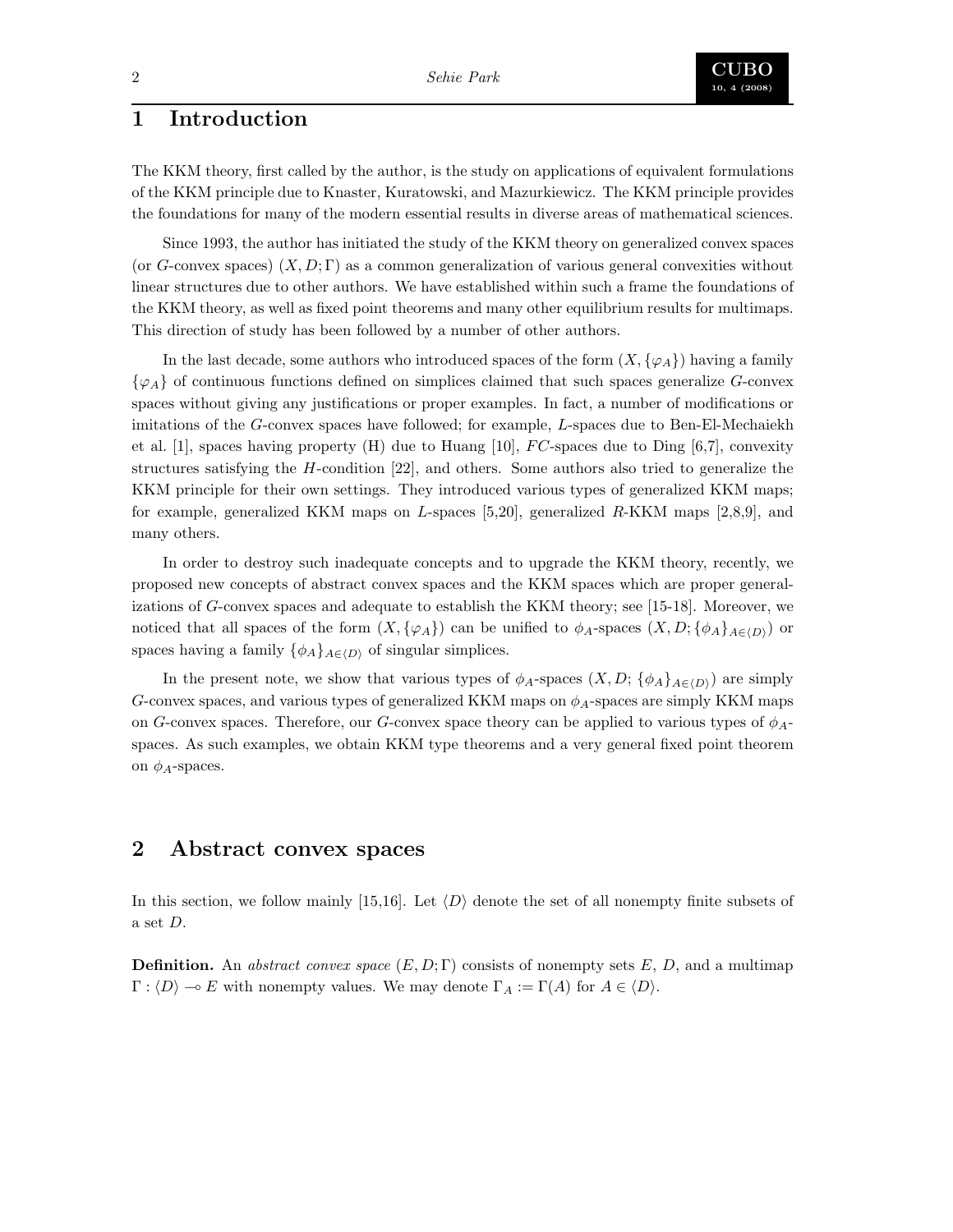Examples. In [15-17], we gave plenty of examples of abstract convex spaces. Here we give only two classes of them as follows:

1. A convexity space  $(E, \mathcal{C})$  in the classical sense consists of a nonempty set E and a family  $\mathcal{C}$ of subsets of E such that E itself is an element of C and C is closed under arbitrary intersection. For details, see [21], where the bibliography lists 283 papers.

2. A generalized convex space or a G-convex space  $(E, D; \Gamma)$  consists of a topological space E, a nonempty set D, and a multimap  $\Gamma : \langle D \rangle \to E$  such that for each  $A \in \langle D \rangle$  with the cardinality  $|A| = n + 1$ , there exists a continuous function  $\phi_A : \Delta_n \to \Gamma(A)$  such that  $J \in \langle A \rangle$  implies  $\phi_A(\Delta_J) \subset \Gamma(J)$ .

Here,  $\Delta_n$  is a standard *n*-simplex with vertices  $\{e_i\}_{i=0}^n$ , and  $\Delta_j$  the face of  $\Delta_n$  corresponding to  $J \in \langle A \rangle$ ; that is, if  $A = \{a_0, a_1, \ldots, a_n\}$  and  $J = \{a_{i_0}, a_{i_1}, \ldots, a_{i_k}\} \subset A$ , then  $\Delta_J =$  $\text{co}\{e_{i_0}, e_{i_1}, \ldots, e_{i_k}\}.$  For G-convex spaces; see [11-14,19] and references therein.

From now on, in an abstract convex space  $(E, D; \Gamma)$ , E is assumed to be a topological space.

**Definition.** Let  $(E, D; \Gamma)$  be an abstract convex space and Z a topological space. For a multimap  $F: E \multimap Z$  with nonempty values, if a multimap  $G: D \multimap Z$  satisfies

$$
F(\Gamma_A) \subset G(A) := \bigcup_{y \in A} G(y) \quad \text{for all } A \in \langle D \rangle,
$$

then G is called a KKM map with respect to F. A KKM map  $G: D \multimap E$  is a KKM map with respect to the identity map  $1<sub>E</sub>$ .

A multimap  $F: E \to Z$  is called a  $\mathfrak{K}C\text{-}map$  [resp., a  $\mathfrak{K}D\text{-}map$ ] if, for any closed-valued [resp., open-valued] KKM map  $G : D \to Z$  with respect to F, the family  $\{G(y)\}_{y \in D}$  has the finite intersection property.

The following is the origin of the KKM theory; see [11,12].

**The KKM Principle.** Let D be the set of vertices of an n-simplex  $\Delta_n$  and  $G : D \to \Delta_n$ be a KKM map (that is, co  $A \subset G(A)$  for each  $A \subset D$ ) with closed [resp., open] values. Then  $\bigcap_{z\in D} G(z)\neq\emptyset$ .

## 3  $\phi_A$ -spaces

Recently, there have appeared authors in [2,3,6-10,20,22] and others who introduced spaces of the form  $(X, \{\varphi_A\})$ . Some of them tried to rewrite some results on G-convex spaces by simply replacing  $\Gamma(A)$  by  $\varphi_A(\Delta_n)$  everywhere and claimed to obtain generalizations without giving any justifications or proper examples.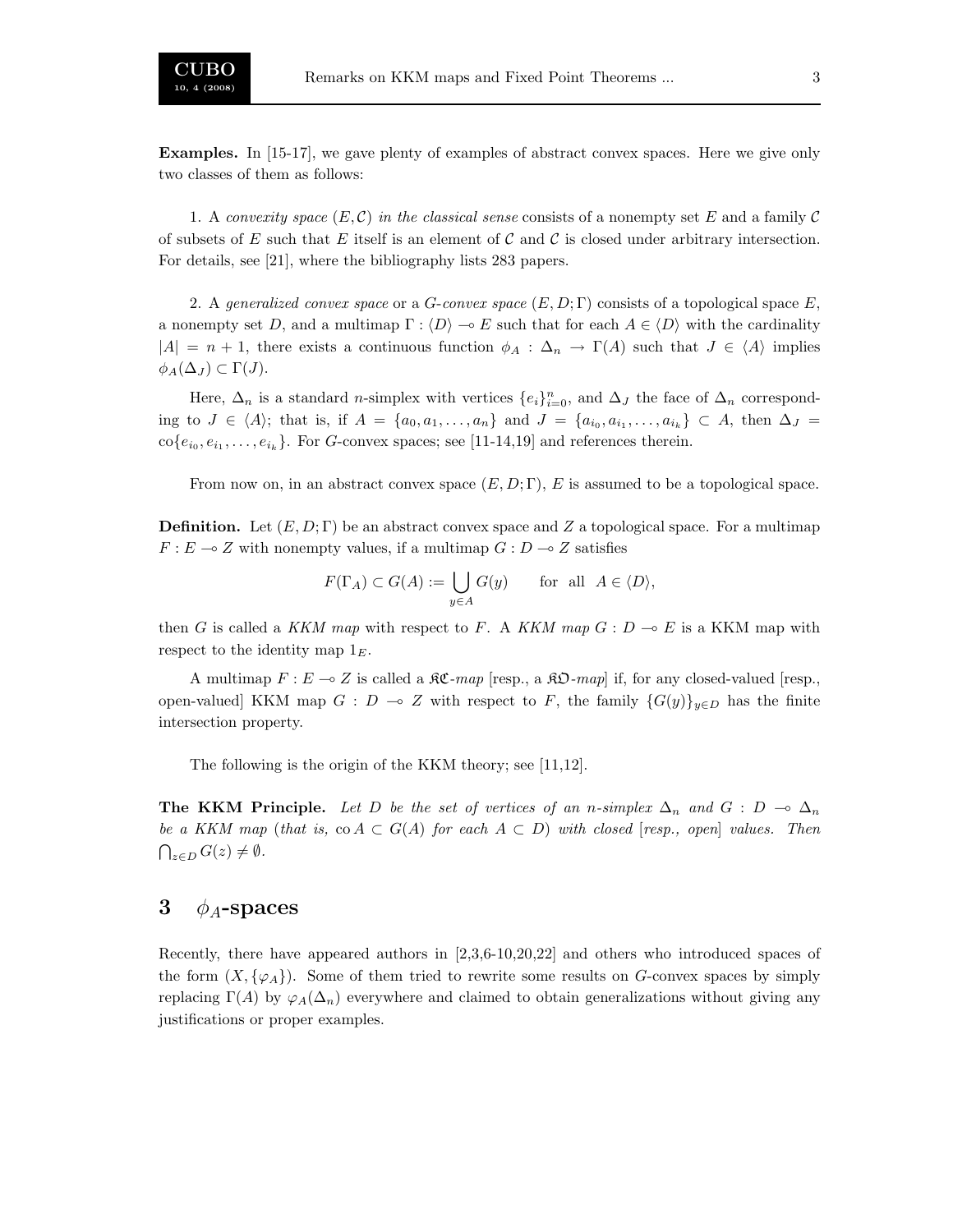

Motivated by this fact, we are concerned with a reformulation of the class of G-convex spaces as follows [17]:

**Definition.** A  $\phi_A$ -space

$$
(X, D; \{\phi_A\}_{A \in \langle D \rangle})
$$

consists of a topological space X, a nonempty set D, and a family of continuous functions  $\phi_A$ :  $\Delta_n \to X$  (that is, singular *n*-simplices) for  $A \in \langle D \rangle$  with the cardinality  $|A| = n + 1$ .

Any G-convex space is a  $\phi_A$ -space. The converse also holds:

**Theorem 1.** A  $\phi_A$ -space  $(X, D; {\phi_A}_{A \in \langle D \rangle})$  can be made into a G-convex space  $(X, D; \Gamma)$ .

Proof. This can be done in two ways.

(1) For each  $A \in \langle D \rangle$ , by putting  $\Gamma_A := X$ , we obtain a trivial G-convex space  $(X, D; \Gamma)$ .

(2) Let  ${\{\Gamma^\alpha\}}_\alpha$  be the family of maps  $\Gamma^\alpha : \langle D \rangle \to X$  giving a G-convex space  $(X, D; \Gamma^\alpha)$ . Note that, by (1), this family is not empty. Then, for each  $\alpha$  and each  $A \in \langle D \rangle$  with  $|A| = n + 1$ , we have

 $\phi_A(\Delta_n) \subset \Gamma_A^{\alpha}$  and  $\phi_A(\Delta_J) \subset \Gamma_J^{\alpha}$  for  $J \subset A$ .

Let  $\Gamma := \bigcap_{\alpha} \Gamma^{\alpha}$ , that is,  $\Gamma_A := \bigcap_{\alpha} \Gamma^{\alpha}_A$  for each  $A \in \langle D \rangle$ . Then

$$
\phi_A(\Delta_n) \subset \Gamma_A
$$
 and  $\phi_A(\Delta_J) \subset \Gamma_J$  for  $J \subset A$ .

Therefore,  $(X, D; \Gamma)$  is a G-convex space.

Consequently, G-convex spaces and  $\phi_A$ -spaces are essentially the same.

**Definition.** For a  $\phi_A$ -space  $(X, D; {\phi_A}_{A \in (D)})$ , any map  $T : D \to X$  satisfying

 $\phi_A(\Delta_J) \subset T(J)$  for each  $A \in \langle D \rangle$  and  $J \in \langle A \rangle$ 

is called a KKM map.

**Theorem 2.** (1) A KKM map  $G: D \to X$  on a G-convex space  $(X, D; \Gamma)$  is a KKM map on the corresponding  $\phi_A$ -space  $(X, D; {\phi_A}_{A \in \langle D \rangle}).$ 

(2) A KKM map  $T: D \multimap X$  on a  $\phi_A$ -space  $(X, D; {\phi_A})$  is a KKM map on a new G-convex space  $(X, D; \Gamma)$ .

Proof. (1) This is clear from the definition of a KKM map on a G-convex space.

(2) Define  $\Gamma : \langle D \rangle \to X$  by  $\Gamma_A := T(A)$  for each  $A \in \langle D \rangle$ . Then  $(X, D; \Gamma)$  becomes a G-convex space. In fact, for each A with  $|A| = n+1$ , we have a continuous function  $\phi_A : \Delta_n \to T(A) =: \Gamma(A)$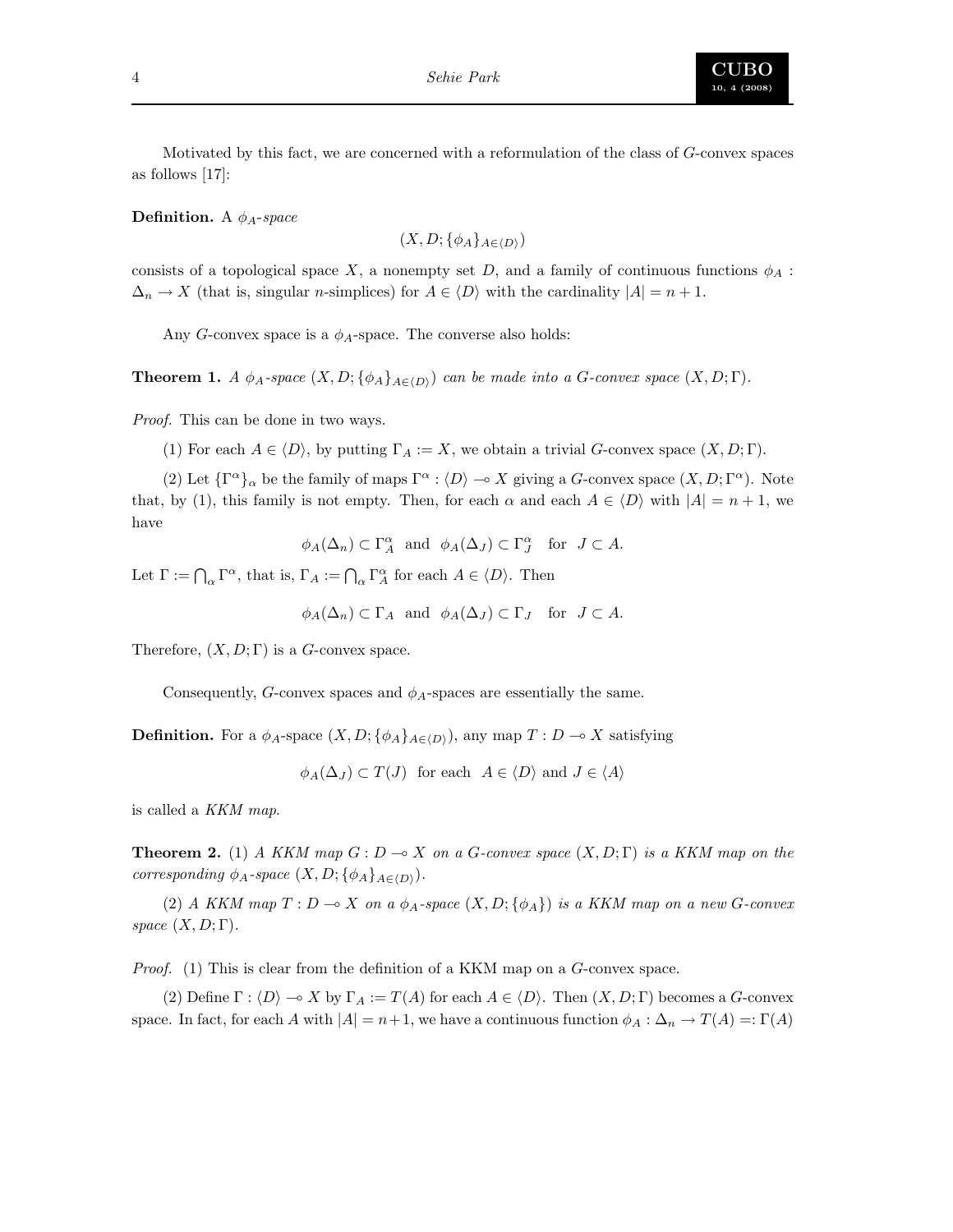such that  $J \in \langle A \rangle$  implies  $\phi_A(\Delta_J) \subset T(J) =: \Gamma(J)$ . Moreover, note that  $\Gamma_A \subset T(A)$  for each  $A \in \langle D \rangle$  and hence  $T : D \multimap X$  is a KKM map on a G-convex space  $(X, D; \Gamma)$ .

The following is a KKM theorem for  $\phi_A$ -spaces. The proof is just a simple modification of the corresponding one in [12,13,19]:

**Theorem 3.** For a  $\phi_A$ -space  $(X, D; {\phi_A}_{A \in (D)})$ , let  $G : D \to X$  be a KKM map with closed [resp., open] values. Then  $\{G(z)\}_{z\in D}$  has the finite intersection property. (More precisely, for each  $N \in \langle D \rangle$  with  $|N| = n + 1$ , we have  $\phi_N(\Delta_n) \cap \bigcap_{z \in N} G(z) \neq \emptyset$ .

Further, if

(3)  $\bigcap_{z \in M} G(z)$  is compact for some  $M \in \langle D \rangle$ ,

then we have  $\bigcap_{z\in D} G(z)\neq \emptyset$ .

*Proof.* Let  $N = \{z_0, z_1, \ldots, z_n\}$ . Since G is a KKM map, for each vertex  $e_i$  of  $\Delta_n$ , we have  $\phi_N(e_i) \in G(z_i)$  for  $0 \leq i \leq n$ . Then  $e_i \mapsto \phi_N^{-1}G(z_i)$  is a closed [resp., open] valued map such that  $\Delta_k = \text{co}\{e_{i_0}, e_{i_1}, \ldots, e_{i_k}\} \subset \bigcup_{j=0}^k \phi_N^{-1} G(z_{i_j})$  for each face  $\Delta_k$  of  $\Delta_n$ . Therefore, by the original KKM principle,  $\Delta_n \supset \bigcap_{i=0}^n \phi_N^{-1} G(z_i) \neq \emptyset$  and hence  $\phi_N(\Delta_n) \cap (\bigcap_{z \in N} G(z)) \neq \emptyset$ .

The second conclusion is clear.

**Remarks.** (1) We may assume that, for each  $a \in D$  and  $N \in \langle D \rangle$ ,  $G(a) \cap \phi_N(\Delta_n)$  is closed [resp., open] in  $\phi_N(\Delta_n)$ . This is said by some authors that G has finitely closed [resp., open] values. However, by replacing the topology of  $X$  by its finitely generated extension, we can eliminate "finitely"; see [13].

(2) For  $X = \Delta_n$ , if D is the set of vertices of  $\Delta_n$  and  $\Gamma = \infty$ , the convex hull, Theorem 3 reduces to the original KKM principle and its open version; see [11,12].

(3) If D is a nonempty subset of a topological vector space X (not necessarily Hausdorff), Theorem 3 extends Fan's KKM lemma; see [11,12].

(4) Note that any KKM theorem on spaces of the form  $(X, \{\varphi_A\})$  can not generalize the original KKM principle or Fan's KKM lemma.

## 4 Examples of  $\phi_A$ -spaces

In this section, we give some examples of spaces of the form  $(X, \{\varphi_A\})$  given by other authors:

(I) In 1998, Ben-El-Mechaiekh et al. [1] defined an L-space  $(E, \Gamma)$ , which is a particular form of our G-convex space  $(X, D; \Gamma)$  for the case  $E = X = D$ . Some authors incorrectly claimed that the class of L-spaces contains our class of G-convex spaces; for example,  $[4,5]$ , which contain a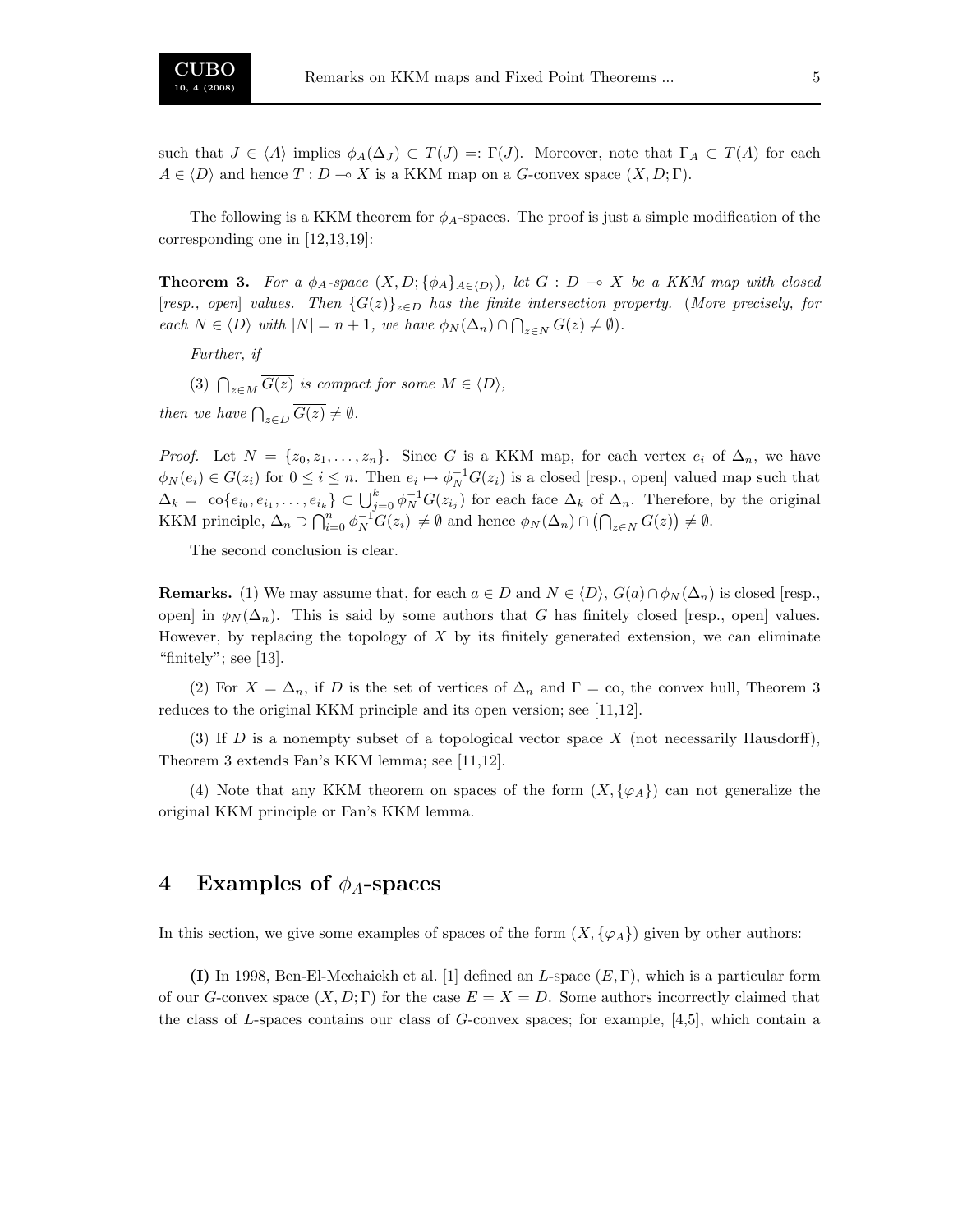

number of particular results (with certain defects) of known ones.

(II) In 2003, the authors of [20] considered the L-space.

(III) [10] A topological space Y is said to have property (H) if, for each  $N = \{y_0, \ldots, y_n\} \in$  $\langle Y \rangle$ , there exists a continuous mapping  $\varphi_N : \Delta_n \to Y$ .

**(IV)** [6,7] (Y, { $\varphi_N$ }) is said to be a FC-space if Y is a topological space and for each  $N = \{y_0, \ldots, y_n\} \in \langle Y \rangle$  where some elements in N may be same, there exists a continuous mapping  $\varphi_N : \Delta_n \to Y$ . This definition appears in a large number of papers of the same author and his followers. Note that for each N, there should be infinitely many  $\varphi_N$ 's.

The author of [6,7] wrote in more than one dozen papers that: "It is easy to see that the class of FC-spaces includes the classes of convex sets in topological vector spaces, C-spaces (or H-spaces) [20], G-convex spaces, L-convex spaces [1], and many topological spaces with abstract convexity structure as true subclasses. Hence, it is quite reasonable and valuable to study various nonlinear problems in  $FC$ -spaces." There he failed to give any justification or any proper example of his space which is not G-convex. One wonders how could a pair  $(Y, \{\varphi_N\})$  generalize a triple  $(X, D; \Gamma)$ .

(V) In [22], a pair  $(Y, \mathcal{C})$  is introduced, where Y is a topological space and C is a family of subsets of Y such that  $(Y, \mathcal{C})$  is similar to the convexity space in the classical sense.

A pair  $(X, \mathcal{C})$  is said to have the selection property with respect to a topological space S if every multimap  $F : S \to X$  admits a single-valued continuous selection whenever F is lower semicontinuous and nonempty closed convex valued.

A pair  $(Y, \mathcal{C})$  is said to satisfy H-condition if  $\mathcal C$  has the following property:

(H) For each finite subset  $\{y_0, \ldots, y_n\} \subset Y$ , there exists a continuous mapping  $f : \Delta_N \to Y$  $\overline{\text{conv}}\{y_0,\ldots,y_n\}$ , where  $\Delta_N$  is the standard n-simplex, such that  $f(\Delta_J) \subset \overline{\text{conv}}\{y_j : j \in J\}$  for each nonempty subset  $J \subset N = \{0, 1, \ldots, n\}$ , where  $\overline{conv}$  denotes the closed convex hull.

For these definitions, we note the following remarks:

(i) A pair  $(Y, \mathcal{C})$  is a particular form of our abstract convex space  $(E, D; \Gamma)$  with  $Y = E = D$ and  $\Gamma_A$ :=conv(A) =  $\bigcap \{B \in \mathcal{C} \mid A \subset B\}$  for  $A \in \langle Y \rangle$ . Then  $(Y, \mathcal{C})$  becomes our abstract convex space  $(Y; \Gamma)$ .

(ii) The selection property would be better to call the Michael selection property.

(iii) A pair  $(Y, \mathcal{C})$  satisfying the H-condition is a particular form of our G-convex space  $(X, D; \Gamma)$  with  $Y = X = D$  such that  $\Gamma$  is closed-valued.

The following new result gives an example of  $\phi_A$ -spaces: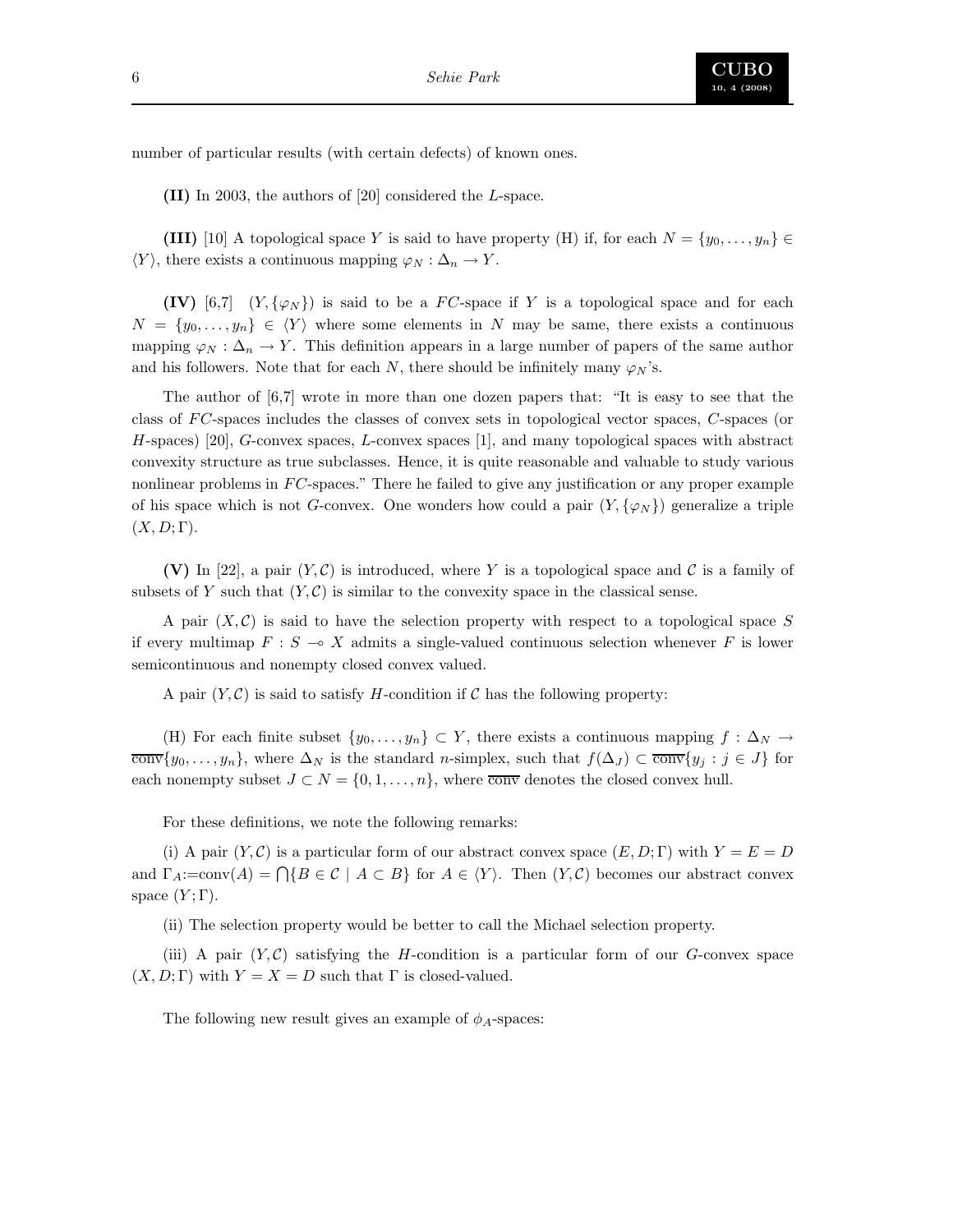**Theorem 4.** If an abstract convex space  $(E, D; \Gamma)$  has the Michael selection property with respect to a simplex and if  $\Gamma$  is closed-valued, then we have a  $\phi_A$ -space

$$
(E, D; \{\phi_A\}_{A \in \langle D \rangle}).
$$

**Corollary 4.1.** [22, Theorem 1] If a pair  $(Y, \mathcal{C})$  has the selection property with respect to any simplex, then the pair satisfies the H-condition.

In fact, just following the proof of [22, Theorem 1], we can easily deduce the more general Theorem 4.

Moreover, in [22], several results on the pairs  $(Y, \mathcal{C})$  satisfying the H-condition are obtained. Some of such results are particular forms of known results on G-convex spaces.

## 5 Various KKM maps

A number of authors tried to generalize the concept of KKM maps on particular forms of  $\phi_A$ -spaces. In this section, we show that all of them are particular forms of our KKM maps.

(I) In 2003 [20, Definition 2], for an L-space  $(X, \Gamma)$  and a topological space Y, a correspondence  $G: Y \to X$  is called a *generalized KKM-correspondence*, if for all  $A = \{y_0, y_1, \ldots, y_n\} \in \langle Y \rangle$ , there exists a subset  $B = \{x_0, x_1, \ldots, x_n\} \in \langle X \rangle$ , such that for all  $J \subseteq \{0, 1, \ldots, n\}$ , it is satisfied that  $\phi_B(\Delta_J) \subseteq \bigcup_{j \in J} G(y_j).$ 

Note that a generalized KKM-correspondence becomes simply our KKM map on a  $\phi_A$ -space  $(X, D; {\phi_A}_{A \in (D)})$  by putting  $D := Y$  and, for any  $A \in \langle D \rangle$ , by defining  $\phi_A(\Delta_{|A|-1}) := \phi_B(\Delta_{|B|-1})$ for  $B \in \langle X \rangle$  corresponding to A.

(II) In 2003 [2, Definition 2.1], for a nonempty set X and a topological space  $Y, T: X \to 2^Y$ is said to be generalized relatively KKM (R-KKM) mapping if for any  $N = \{x_0, x_1, \ldots, x_n\} \in \langle X \rangle$ , there exists a continuous mapping  $\phi_N : \Delta_n \to Y$  such that, for each  $e_{i_0}, e_{i_1}, \dots, e_{i_k}$ ,

$$
\phi_N(\Delta_k) \subset \bigcup_{j=0}^k Tx_{i_j},
$$

where  $\Delta_k$  is a standard k-simplex of  $\Delta_n$  with vertices  $e_{i_0}, e_{i_1}, \cdots, e_{i_k}$ .

For a  $\phi_A$ -space  $(Y, X; {\phi_N}_{N \in \langle X \rangle}), T : X \to 2^Y$  is simply a KKM map.

(III) Let X be a nonempty set and Y be a topological space with property (H). In 2005 [10],  $T: X \to 2^Y$  is said to be a generalized R-KKM mapping if for each  $\{x_0, \ldots, x_n\} \in \langle X \rangle$ , there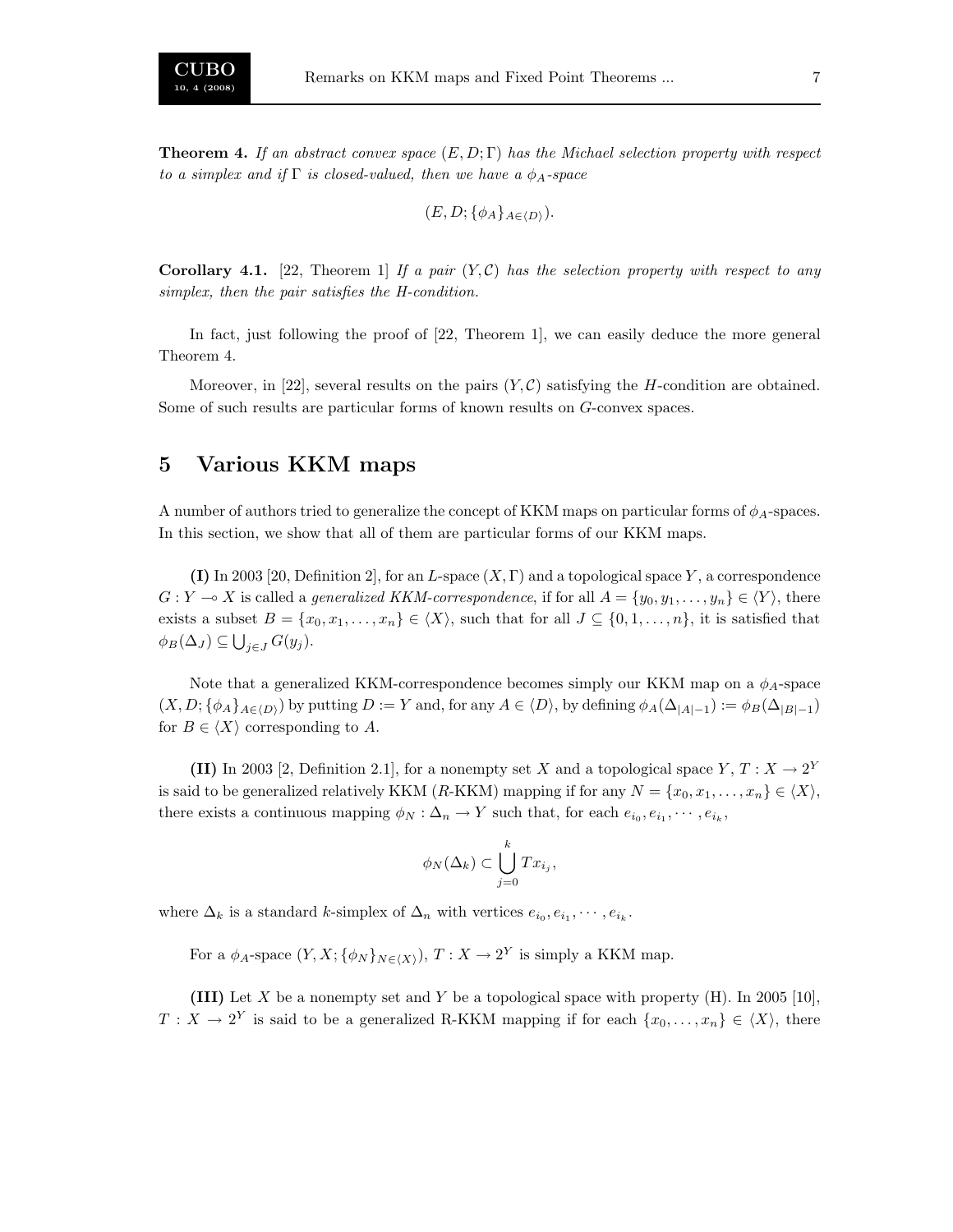

exists  $N = \{y_0, \ldots, y_n\} \in \langle Y \rangle$  such that

$$
\varphi_N(\Delta_k) \subset \bigcup_{j=0}^k Tx_{i_j},
$$

for all  $\{i_0, \ldots, i_k\} \subset \{0, \ldots, n\}.$ 

Similarly to (II), a generalized R-KKM map  $T : X \to 2^Y$  is simply a KKM map for the  $\phi_A$ -space  $(Y, X; {\phi_A}_{A \in \langle X \rangle}).$ 

The author of  $[8]$  claimed as follows: "The above class of generalized  $R-KKM$  mappings includes those classes of KKM mappings, H-KKM mappings, G-KKM mappings, generalized G-KKM mappings, generalized S-KKM mappings, GLKKM mappings and GMKKM mappings defined in topological vector spaces, H-spaces, G-convex spaces, G-H-spaces, L-convex spaces and hyperconvex metric spaces, respectively, as true subclasses." This is partially incorrect.

In view of this claim and Theorem 2, so many variants of KKM type theorems in [2-10,20,22] and a large number of other papers can be reduced to the ones in our G-convex space theory. We should recognize that, in the KKM theory on G-convex spaces, every argument is related to the finite intersection property of functional values of KKM maps having closed [resp., open] values, in other words, related to some  $N \in \langle D \rangle$  in  $(X, D; \Gamma)$ .

(IV) Motivated by a large number of recent works on generalized KKM maps, we introduced the following definition in [19]: Let  $(X, D, \Gamma)$  be a G-convex space and I a nonempty set. A map  $F: I \to X$  is called a *generalized KKM map* provided that for each  $N \in \langle I \rangle$ , there exists a function  $\sigma: N \to D$  such that  $\Gamma_{\sigma(M)} \subset F(M)$  for each  $M \in \langle N \rangle$ .

In [19], a unified account on results for such maps was given; for example, the KKM type theorem, characterizations of such maps, an equilibrium theorem implying minimax inequalities, variational inequalities, and so on.

A little later than [19], similar results appeared in [4,5], which has trivial defects in certain aspects.

## 6 Various KKM type theorems

For particular forms of G-convex spaces, some authors obtained KKM type theorems or equivalents which can not be applicable even to the KKM principle for  $(\Delta_n, V; \text{co})$  or to the Ky Fan lemma for  $(X \supset D; \text{co})$ , where X is a topological vector space.

In this section, we give two KKM type theorems which improve corresponding ones in [2,20]:

**Theorem 5.** Let X be a topological space, D a nonempty set, and  $G: D \to X$  a map such that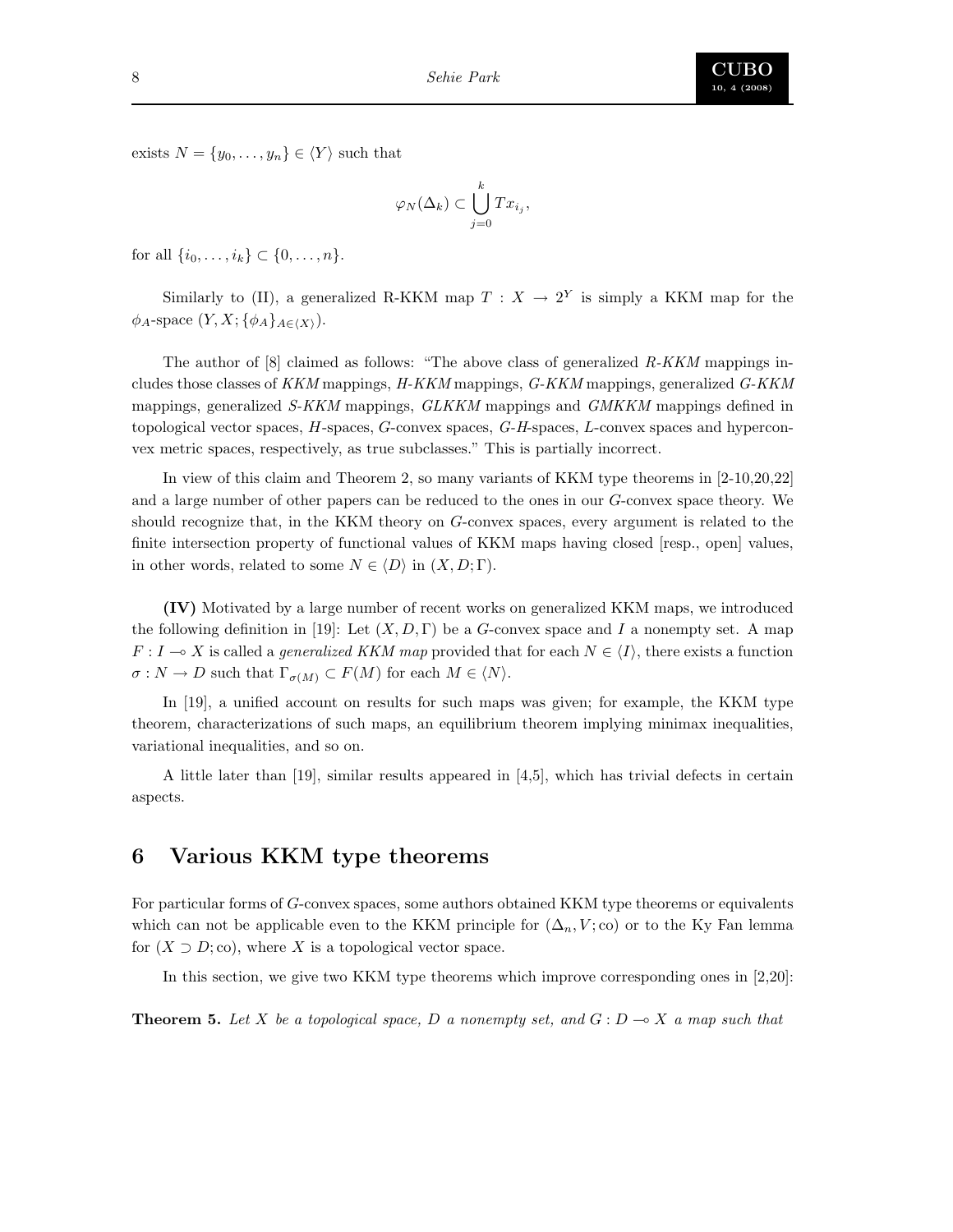- (1) G is transfer closed-valued [that is,  $\bigcap_{z \in D} G(z) = \bigcap_{z \in D} G(z)$ ];
- (2) there exists  $a^* \in Y$  with  $\overline{G(a^*)}$  compact.

Then, there exists a G-convex space  $(X, D; \Gamma)$  such that G is a KKM map if and only if  $\bigcap_{z \in D} G(z) \neq$ ∅.

Proof. (Necessity) Follows from Theorem 3.

(Sufficiency) Choose an  $x^* \in \bigcap_{z \in D} G(z) \neq \emptyset$ . Define a map  $\Gamma : \langle D \rangle \to X$  given by the constant function  $\Gamma(A) = \{x^*\}$  for all  $A \in \langle D \rangle$  with  $|A| = n + 1$ , and a function  $\phi_A : \Delta_n \to \Gamma(A)$ by  $\phi_A(\lambda) = x^*$  for all  $\lambda \in \Delta_n$ . Then it is easy to verify that, with this G-convex space  $(X, D; \Gamma)$ ,  $G$  is a KKM map.

**Corollary 5.1.** [20, Theorem 1] Let X and Y be topological spaces and  $\Gamma: Y \to X$  a transfer closed-valued correspondence on Y such that there exists  $y^* \in Y$  with  $cl[\Gamma(y^*)]$  compact. Then, there exists an L-structure on X such that  $\Gamma$  is a generalized KKM-correspondence if and only if  $\bigcap_{y\in Y} \Gamma(y)\neq \emptyset.$ 

Recall that several generalizations of [20, Theorem 1] already appeared in [19].

**Theorem 6.** For a  $\phi_A$ -space  $(Y, D; {\phi_N}_{N \in \langle D \rangle})$ , let  $T : D \to 2^Y$  be a map such that  $T(z)$  is nonempty and closed for each  $z \in D$ .

(i) If T is a KKM map, then for each  $N \in \langle D \rangle$  with  $|N| = n + 1$ ,

$$
\phi_N(\Delta_n) \cap \bigcap_{x \in N} T(x) \neq \emptyset.
$$

(ii) If the family  $\{T(z) \mid z \in Z\}$  has finite intersection property, then T is a KKM map.

Proof. (i) Apply Theorem 3.

(ii) Just follow the sufficiency part of Theorem 5.

The following is the key result in [2] with almost a page proof:

**Corollary 6.1.** [2, Theorem 3.1] Let X be a nonempty set and Y be a topological space. Let  $T : X \to 2^Y$  be a set-valued mapping such that  $T(x)$  is nonempty and compactly closed in Y for each  $x \in X$ .

(i) If T is a generalized R-KKM mapping, then for each  $N = \{x_0, x_1, \ldots, x_n\} \in \langle X \rangle$ ,

$$
\phi_N(\Delta_n) \cap \left(\bigcap_{x \in N} Tx\right) \neq \emptyset,
$$

where  $\phi_N$  is the continuous mapping in touch with N in definition of a generalized R-KKM map-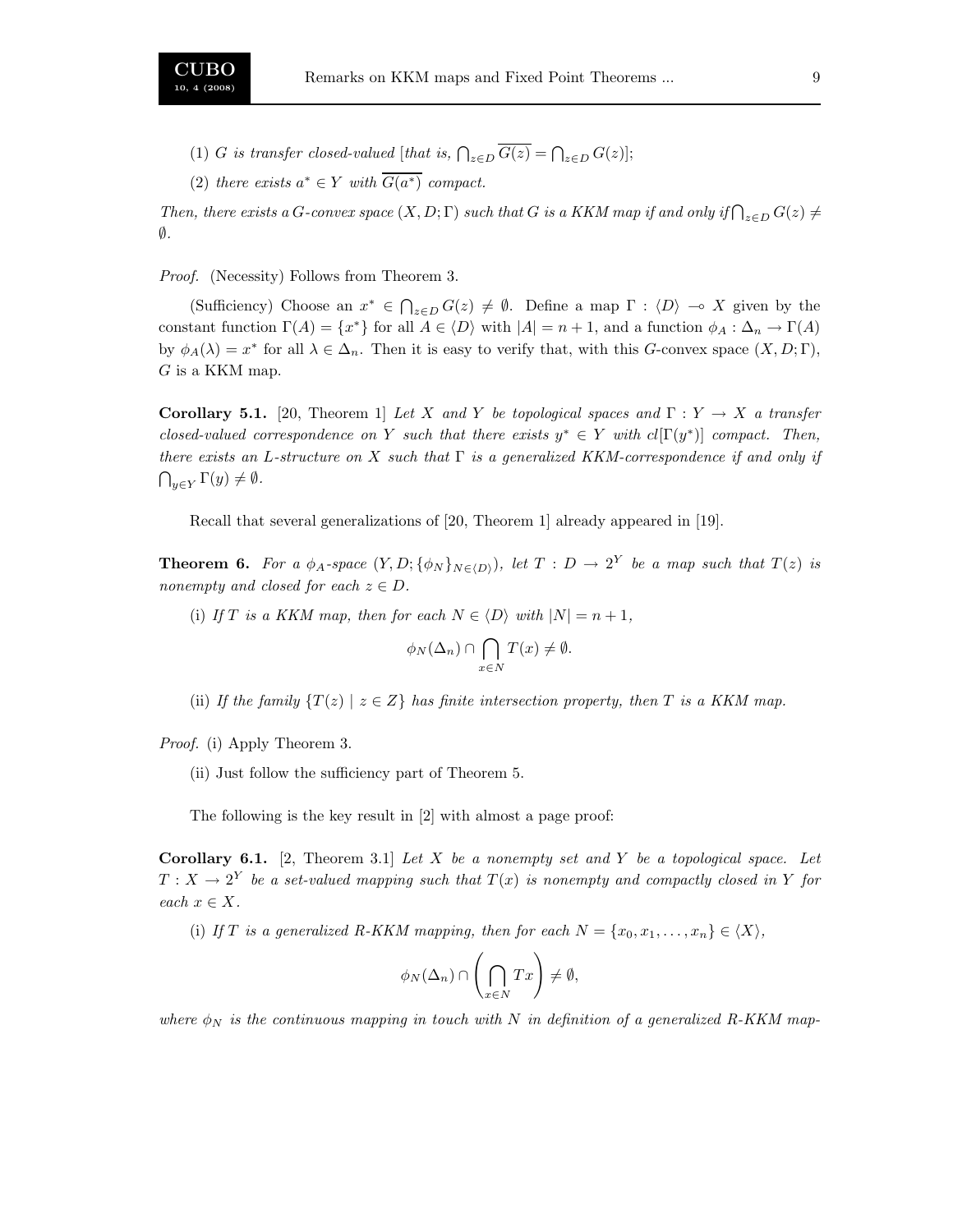

ping.

(ii) If the family  $\{T(x) \mid x \in X\}$  has finite intersection property, then T is a generalized R-KKM mapping.

*Proof.* Switch the topology of Y to its compactly generated extension [13]. Then we can eliminate 'compactly' and apply Theorem 6.

**Remark.** In [2], its authors used the partition of unity subordinated to a cover of  $\phi_{N_0}(\Delta_n)$  which should be assumed Hausdorff. They claim that, applying their Theorem 3.1, they obtained new theorems which unify and extend many known results in recent literature. However, theirs are all disguised forms of known results and their practical applicability is doubtful.

# 7 Fixed points of B-maps

In this section, the well-known better admissible class  $\mathfrak{B}$  on G-convex spaces [14] can be introduced on  $\phi_A$ -spaces.

A  $\phi_A$ -space  $(E, D; {\phi_A}_{A\in(D)})$  is an abstract convex space  $(E, D; \Gamma)$ , where  $\Gamma_N := \phi_N(\Delta_n)$ for each  $N \in \langle D \rangle$  with  $|N| = n + 1$ , and hence there is a continuous function  $\phi_N : \Delta_n \to \Gamma_N$ . This  $(E, D; \Gamma)$  is not necessarily a G-convex space.

**Definition.** Let  $(E, D; \Gamma)$  be an abstract convex space, X a nonempty subset of E and Y a topological space. We define the better admissible class  $\mathfrak{B}$  of maps from X into Y as follows:

 $F \in \mathfrak{B}(X,Y) \Longleftrightarrow F : X \multimap Y$  is a map such that, for any  $\Gamma_N \subset X$ , where  $N \in \langle D \rangle$  with the cardinality  $|N| = n+1$ , and for any continuous function  $p : F(\Gamma_N) \to \Delta_n$ , there exists a continuous function  $\phi_N : \Delta_n \to \Gamma_N$  such that the composition

$$
\Delta_n \xrightarrow{\phi_N} \Gamma_N \xrightarrow{F|_{\Gamma_N}} F(\Gamma_N) \xrightarrow{p} \Delta_n
$$

has a fixed point. Note that  $\phi_N(\Delta_n)$  is a compact subset of X.

Recall that for a  $\phi_A$ -space  $(E, D; {\phi_A}_{A\in\langle D \rangle})$ , by letting  $\Gamma_N := \phi_N(\Delta_n)$ , the above definition works. There are a large number of examples of  $\mathfrak{B}$ -maps; see [14] and references therein.

We introduce particular types of subsets of abstract convex uniform spaces adequate to establish our fixed point theory. In fact, as in [14], we introduce the Klee approximability of ranges of maps:

**Definition**. Let  $(E, D; \{\phi_A\}_{A \in \langle D \rangle}; \mathcal{U})$  be a uniform  $\phi_A$ -space. A subset K of E is said to be Klee approximable if, for each entourage  $U \in \mathcal{U}$ , there exists a continuous function  $h: K \to E$  satisfying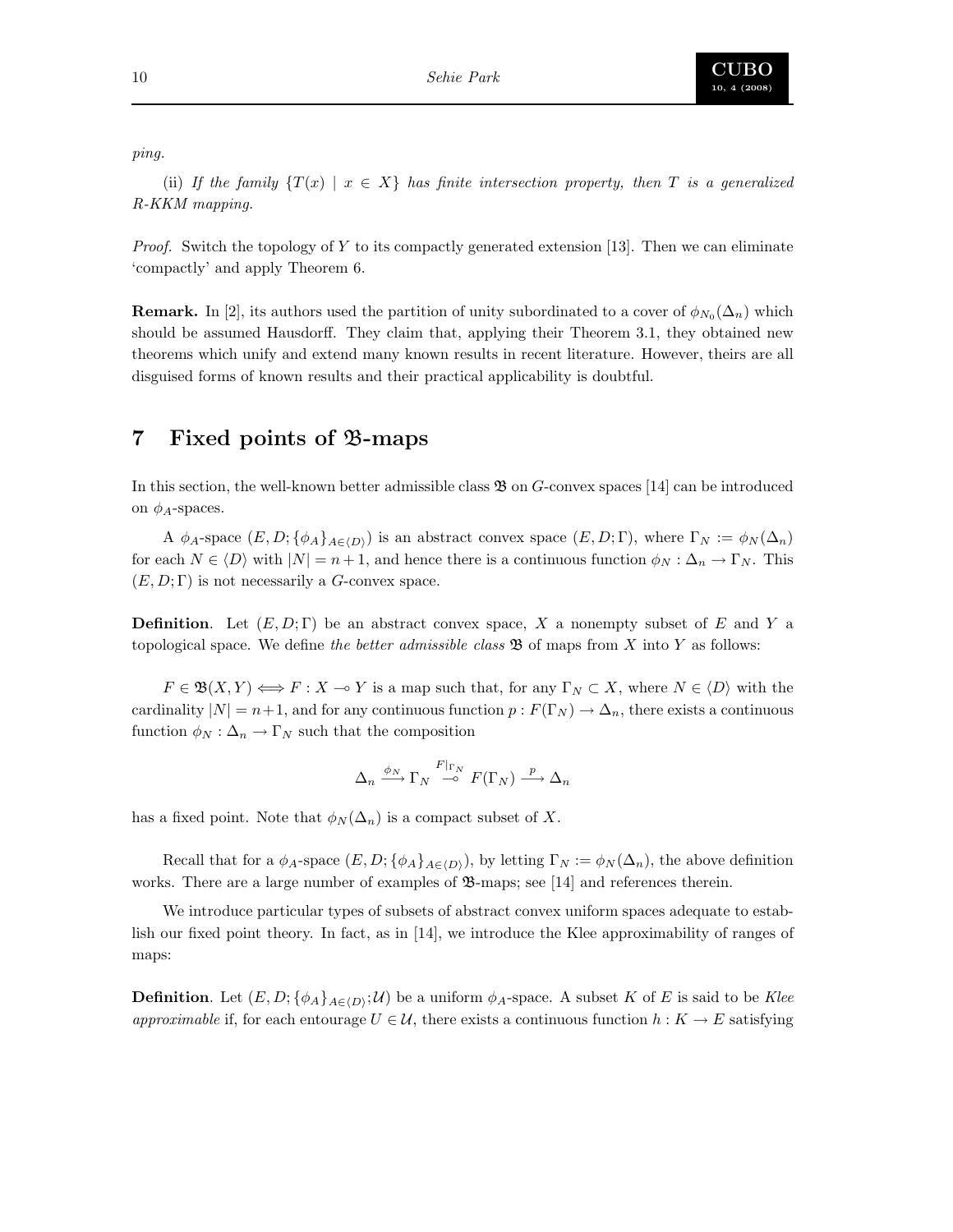- (1)  $(x, h(x)) \in U$  for all  $x \in K$ ;
- (2)  $h(K) \subset \phi_N(\Delta_n)$  for some  $N \in \langle D \rangle$  with  $|N| = n + 1$ ; and
- (3) there exist a continuous function  $p: K \to \Delta_n$  such that  $h = \phi_N \circ p$ .

Especially, for a subset  $X$  of  $E$ ,  $K$  is said to be Klee approximable *into*  $X$  whenever the range  $h(K) \subset \phi_N(\Delta_n) \subset X$  for some  $N \in \langle D \rangle$  in condition (2).

We have given a lot of examples of Klee approximable subsets in [14]. Now we have the following generalizations of the main result of [14]:

**Theorem 7.** Let  $(E, D; {\phi_A}_{A \in (D)}; \mathcal{U})$  be a uniform  $\phi_A$ -space,  $X \subset Y$  subsets of E, and  $F : Y \to \infty$ Y a map such that  $F|_X \in \mathfrak{B}(X, Y)$  and  $F(X)$  is Klee approximable into X. Then F has the almost fixed point property (that is, for any  $U \in \mathcal{U}$ , there exist  $x_U \in X$  such that  $F(x_U) \cap U[x_U] \neq \emptyset$ ).

Further if  $(E, \mathcal{U})$  is Hausdorff, F is closed, and  $\overline{F(X)}$  is compact in Y, then F has a fixed point  $x_0 \in Y$  (that is,  $x_0 \in F(x_0)$ ).

*Proof.* Since  $K := F(X)$  is a Klee approximable into X, for each symmetric entourage  $U \in \mathcal{U}$ , there exists a continuous function  $h: K \to X$  satisfying conditions (1) - (3) of the definition of Klee approximable subsets, and we have

$$
\Delta_n \xrightarrow{\phi_N} \Gamma_N \xrightarrow{F|_{\Gamma_N}} K \xrightarrow{p} \Delta_n
$$

for some  $N \in \langle D \rangle$  with  $|N| = n + 1$  and  $\Gamma_N := \phi_N(\Delta_n) \subset X$ . Let  $p' := p|_{F(\Gamma_N)}$ . Since  $F|_X \in \mathfrak{B}(X,Y)$ , the composition  $p' \circ (F|_{\Gamma_N}) \circ \phi_N : \Delta_n \to \Delta_n$  has a fixed point  $a_U \in \Delta_n$ . Let  $x_U := \phi_N(a_U)$ . Then

$$
a_U \in (p' \circ F \circ \phi_N)(a_U) = (p' \circ F)(x_U)
$$

and hence

$$
x_U = \phi_N(a_U) \in (\phi_N \circ p' \circ F)(x_U).
$$

Since  $h = \phi_N \circ p$  by definition, we have

$$
x_U = h(y_U)
$$
 for some  $y_U \in (F|_{\Gamma_N})(x_U)$ .

Therefore, for each entourage  $U \in \mathcal{U}$ , there exist points  $x_U \in X$  and  $y_U \in F(xy)$  such that  $(x_U, y_U) = (h(y_U), y_U) \in U$ . So, for each U, there exist  $x_U, y_U \in X$  such that  $y_U \in F(x_U)$  and  $y_U \in U[x_U].$ 

Now suppose that F is closed and  $\overline{F(X)}$  is compact. Since  $F(X)$  is relatively compact, we may assume that the net  $y_U$  in  $F(X)$  converges to some  $x_0 \in \overline{F(X)}$ . Since  $(x_U, y_U) \in U$  for each  $U \in \mathcal{U}$ , by the Hausdorffness of E, the net  $x_U$  also converges to  $x_0$ . Since the graph of F is closed in  $Y \times Y$  and  $(x_U, y_U) \in \text{Gr}(F)$ , we have  $(x_0, y_0) \in \text{Gr}(F)$  and hence we have  $x_0 \in F(x_0)$ . This completes our proof.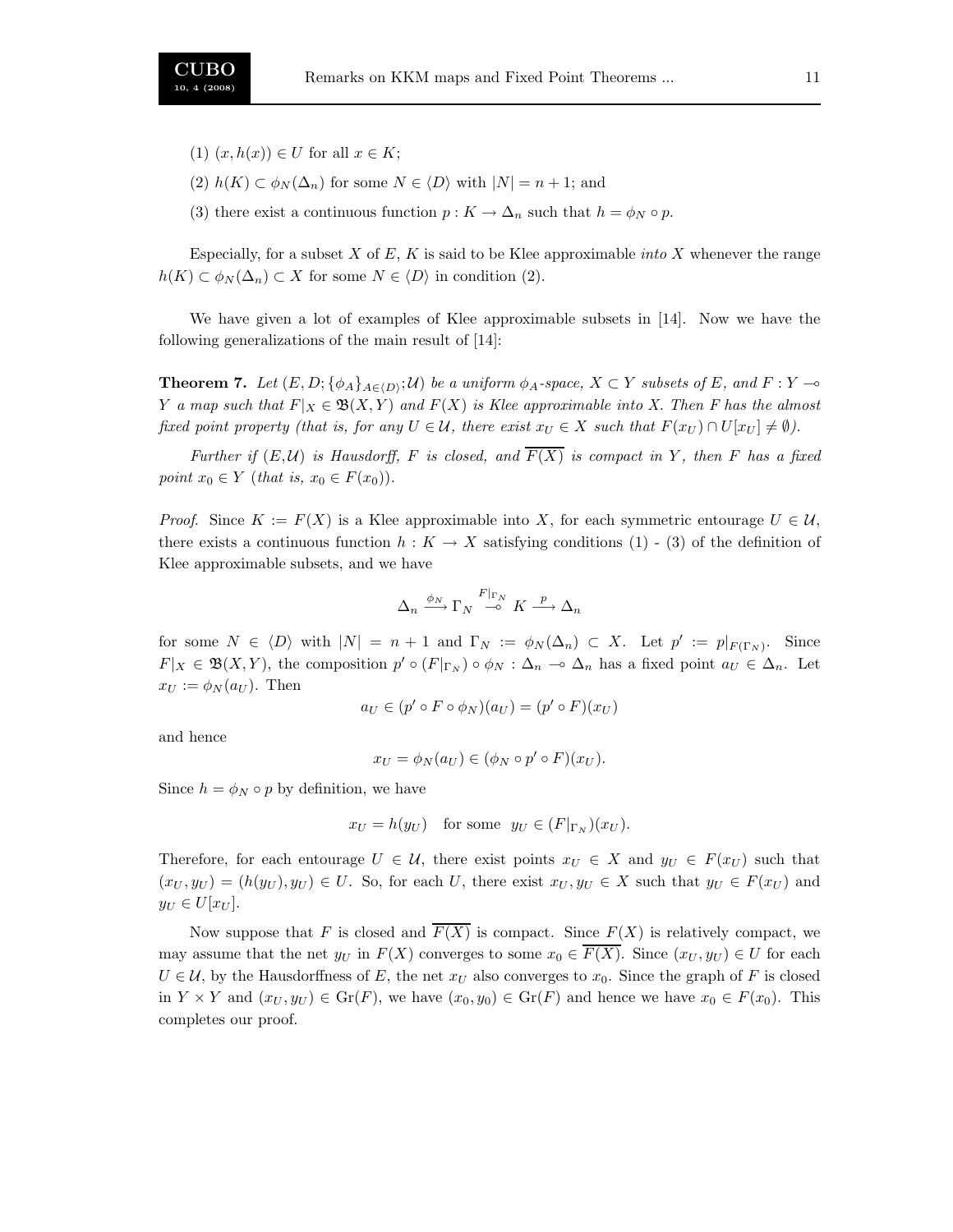Note that, by choosing particular subclass of multimaps or particular types of  $\phi_A$ -spaces, we can deduce a large number of known or new fixed point theorems from Theorem 7.

Received: December 2007. Revised: December 2007.

## References

- [1] H. Ben-El-Mechaiekh, S. Chebbi, M. Florenzano and J.-V. Llinares, Abstract convexity and fixed points, J. Math. Anal. Appl. 222 (1998), 138–150.
- [2] L. Deng and X. Xia, Generalized R-KKM theorems in topological space and their applications, J. Math. Anal. Appl. 285 (2003), 679–690.
- [3] L. Deng and M.G. Yang, Coincidence theorems with applications to minimax inequalities, section theorem, best approximation and multiobjective games in topological spaces, Acta Math. Sinica, English Ser. 22 (2006), 1809–1818.
- [4] X.P. Ding, Abstract convexity and generalizations of Himmelberg type fixed-point theorems, Comp. Math. Appl. 41 (2001), 497–504.
- [5] X.P. Ding, Generalized L-KKM type theorems in L-convex spaces with applications, Comp. Math. Appl. 43 (2002), 1240–1256.
- [6] X.P. Ding, Maximal element theorems in product FC-spaces and generalized games, J. Math. Anal. Appl. 305 (2005), 29–42.
- [7] X.P. DING, Generalized  $KKM$  type theorems in FC-spaces with applications (I), J. Glob. Optim. 36 (2006), 581–596.
- [8] X.P. Ding, New generalized R-KKM type theorems in general topological spaces and applications, Acta Math. Sinica, English Ser. (2006) DOI: 10.1007/s10114-005-0876-y.
- [9] X.P. Ding, Y.C. Liou and J.C. Yao, Generalized R-KKM type theorems in topological spaces with applications, Appl. Math. Letters 18 (2005), 1345–1350.
- [10] J. Huang, The matching theorems and coincidence theorems for generalized R-KKM mapping in topological spaces, J. Math. Anal. Appl. 312 (2005), 374–382.
- [11] S. Park, Ninety years of the Brouwer fixed point theorem, Vietnam J. Math. 27 (1999), 193–232.
- [12] S. Park, Elements of the KKM theory for generalized convex spaces, Korean J. Comput. & Appl. Math. 7 (2000), 1–28.
- [13] S. Park, Remarks on topologies of generalized convex spaces, Nonlinear Func. Anal. Appl. 5 (2000), 67–79.